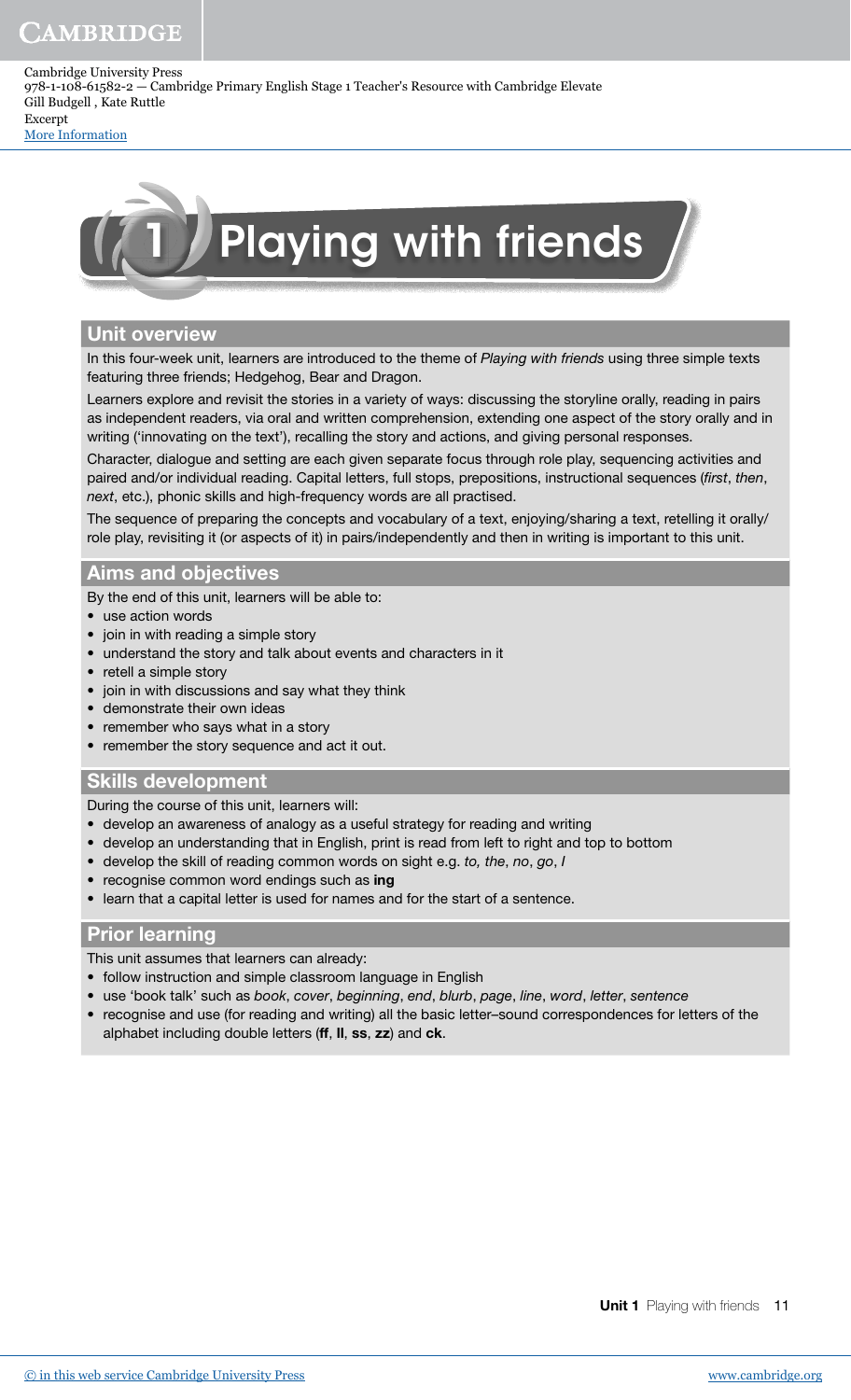Session 1: The Bike Race

Learner's Book pages: 6–9 Activity Book page: 4

**Nice to have:** pictures/video of learners racing and/or performing sports or actions to support vocabulary; plastic/magnetic letters for word building.

**Phonics link:** letter–sound correspondences.

### Learning objectives

*Learning intentions*

- to understand the concept of games and racing
- to listen to the reading of a simple story
- to talk about events and characters in the story.
- *Learning outcomes*

Learners can:

- use vocabulary about games and racing correctly and confidently
- show good listening skills during class reading
- talk about the story confidently.

## $A \otimes$  Talk about racing

- Ask the learners if they know what a *race* is.
- Draw on their experiences and use the pictures in the *Learner's Book* as prompts. If you have collected pictures of people racing in different events then use these too. Have the learners been in a running race? A swimming race? A bike race? Do they like to race with their friends outside in the playground? Who has a bike? What do you get if you win a race?
- Does anyone know about silly races, such as an egg and spoon race, jumping in a sack race, balancing a beanbag on your head race, etc.? Can the learners think of their own silly race ideas?
- Encourage the learners to share their ideas and record these ideas on the board if useful, either in words or pictures.

| <b>Answers:</b>        |
|------------------------|
| Learners' own answers. |
|                        |

#### **B QUI The Bike Race**

- Together, talk about the cover image of the book. Ask the learners to work in pairs to decide together what they think this book is about:
	- three animals
	- bikes
	- playing outside
- a race?
- Take their ideas and establish that the book is about three little animals who are probably friends. They are riding their bikes.
- Introduce the characters, Hedgehog, Bear and Dragon.
	- Write the words on the board and show the learners how to read and write them even though

some of these phonemes may not yet have been formally taught.

- **H-e-dge-h-o-g B-ear D-r-a-g-(o)n** Get the learners to say each name, and then to clap the syllables.
- Note the capital letters for these character names.
- Phonics link: these are difficult words to read so if you want to make a phonic link then focus on the initial letter sounds of each. Further activities on letter sounds appear in the *Phonics Workbooks A* and *B*.
- Differentiation: for learners who find this difficult, provide phoneme/grapheme cards so that they can be sequenced to build the word, e.g. **h-e-dge-h-o-g**. Also allow those who find this difficult to work with more able students.
- Together, read the story *The Bike Race*.

#### Assessment opportunities

- *Speaking and listening:* make notes about learners' confidence in joining in with discussions and ability to use correct language.
- *Reading:* comment on learners' ability to read and say words with 1:1 correspondence. Check their ability to clap syllables.

We have learned to:

- use vocabulary about games and racing correctly and confidently. Ask: what sort of races do you like?
- show good listening skills during class reading. *Observe.*
- talk about the story conidently. *Ask: who are the characters in the story? Where are the characters in the story racing?*

#### Activity Book

A Learners join the pictures of the actions to the words. B Learners write each character's name.

### Session 2: Check the story

Learner's Book pages: 9–10 Activity Book page: 5

**You will need:** a space for playing an acting game.

#### Learning objectives

- *Learning intentions*
- to listen to, respond to and read a story
- to talk about verbs and use them accurately.
- *Learning outcomes*
- Learners can:
- answer questions about the story to show understanding
- use verbs correctly and conidently.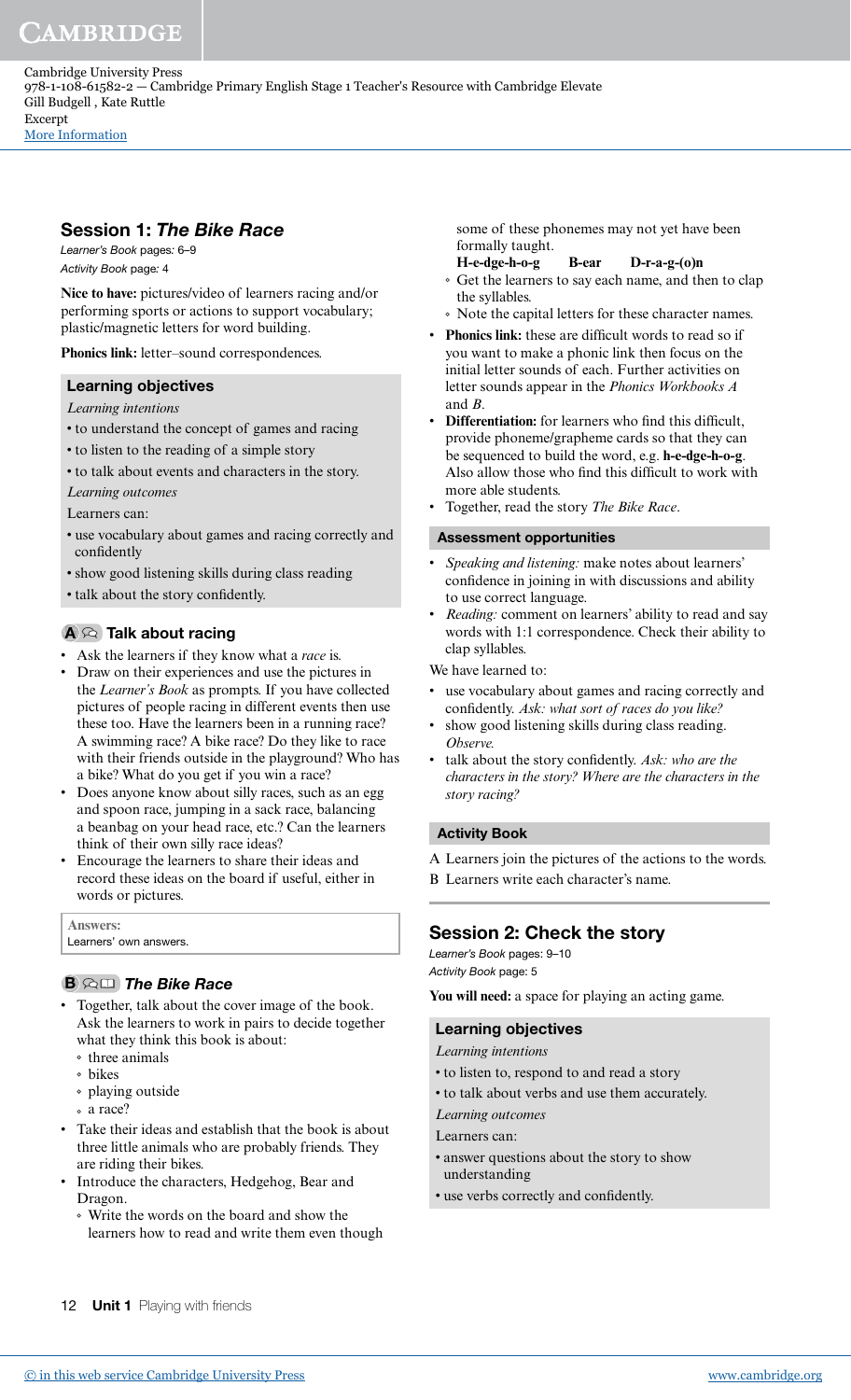#### A <sup>G</sup> IIII<sup>9</sup> Check the story

- Together, re-read or talk about *The Bike Race* from pages 7 to 9 of the *Learner's Book*.
- **Differentiation:** Ask more conident learners to retell the story from memory for the whole class.
- Remind the learners that this is a story about three friends who are riding their bikes in a race.
- Check they can remember the characters' names.
- Can they remember how to write the names *Hedgehog, Bear* and *Dragon*? Invite learners to do this on the board or model the writing of the names again for them.
- **Pair work:** give the learners a few minutes to read and prepare their answers to the three comprehension questions, to check their understanding of the storyline.
- Invite the learners to compare responses with the class. Encourage learners to participate and share their answers.
- Ask the learners to write their answers in their notebooks.

#### **Answers:**

- 1 Bear
- 2 Yes, they go very fast.
- 3 Up to the big tree.
- As you move around the classroom, check that learners are holding their pencils and forming letters correctly.
- **Differentiation:** invite those who are able to formulate a question for others to answer.

#### $B \otimes$  What are they doing?

- Talk to the learners about different actions (verbs).
- Show learners how they can use the **ing** form of the verb. Encourage the learners to use a wide variety of action words.
- **Pair work:** get them to say the verbs that best describe the pictures in the *Learner's Book*. As you walk round the class, listen out for their responses.
- You could begin a class 'word wall' of **ing** forms of verbs so that you can add to it over time.

### $\mathbf{C} \times \mathbf{Act}$  out the action

- Invite learners to perform some of the action words they have discussed. Can the others guess the word? Play this like the game Charades. Play several rounds to really embed the new vocabulary and verb form.
- You could also introduce the phrases *I like …* and *I don't like …* by inviting the learners to share their ideas about what they like to do with their friends. Play a 'round the class' game again by stating: *I like swimming. Do you?* Point to a learner to invite him/her to respond, to make a new statement and to choose the next person to respond, e.g. *No, I don't like swimming. I like racing. Do you?* If the learners struggle, have visual prompts of different activities ready for them to use so that there is a good variety of responses.
- **Differentiation:** For extension, encourage learners to think more widely about what they like and don't like as hobbies by asking them or providing a selection of pictures to work from to further extend their vocabulary, e.g. *I like dancing*/*singing*/*playing with my football*/*lying my kite*, etc.

**Answers:** Learners' own answers.

#### Assessment opportunities

- *Speaking and listening:* note which learners are confident to join in with discussions and acting the verbs.
- Writing: check on correct pencil grip and letter formation. Note which learners are able to record their answers to the comprehension questions without support and using phonic strategies to spell some words.

We have learned to:

- answer questions about the story to show understanding. *Ask: who wins the race?*
- use verbs correctly and conidently*. Ask as you perform different actions: what am I doing?*

#### Activity Book

- A Learners join the speaker to the words.
- B Learners suggest what Bear is saying.

**Answers:**

A Hedgehog: Get set … GO! Dragon with Bear: Let's have a race. Dragon: I am winning! B Learners' own answers.

## Session 3 Retell the story

Learner's Book page: 11 Activity Book page: 6

**You will need:** a space for role play.

**Nice to have:** *PCM 3*; character badges or hats for role play, a camera or video-recording facility.

**Phonics link:** using phonic skills to blend for reading.

#### Learning objectives

- *Learning intentions*
- to retell the story
- to remember who says what in a story; character dialogue
- to engage in imaginative play, enacting simple characters or situations
- to work collaboratively in groups.
- *Learning outcomes*
- Learners can:
- retell the story with confidence
- use the dialogue from the story when retelling or in role play
- demonstrate confidence in role play
- demonstrate good listening and speaking skills in their group work.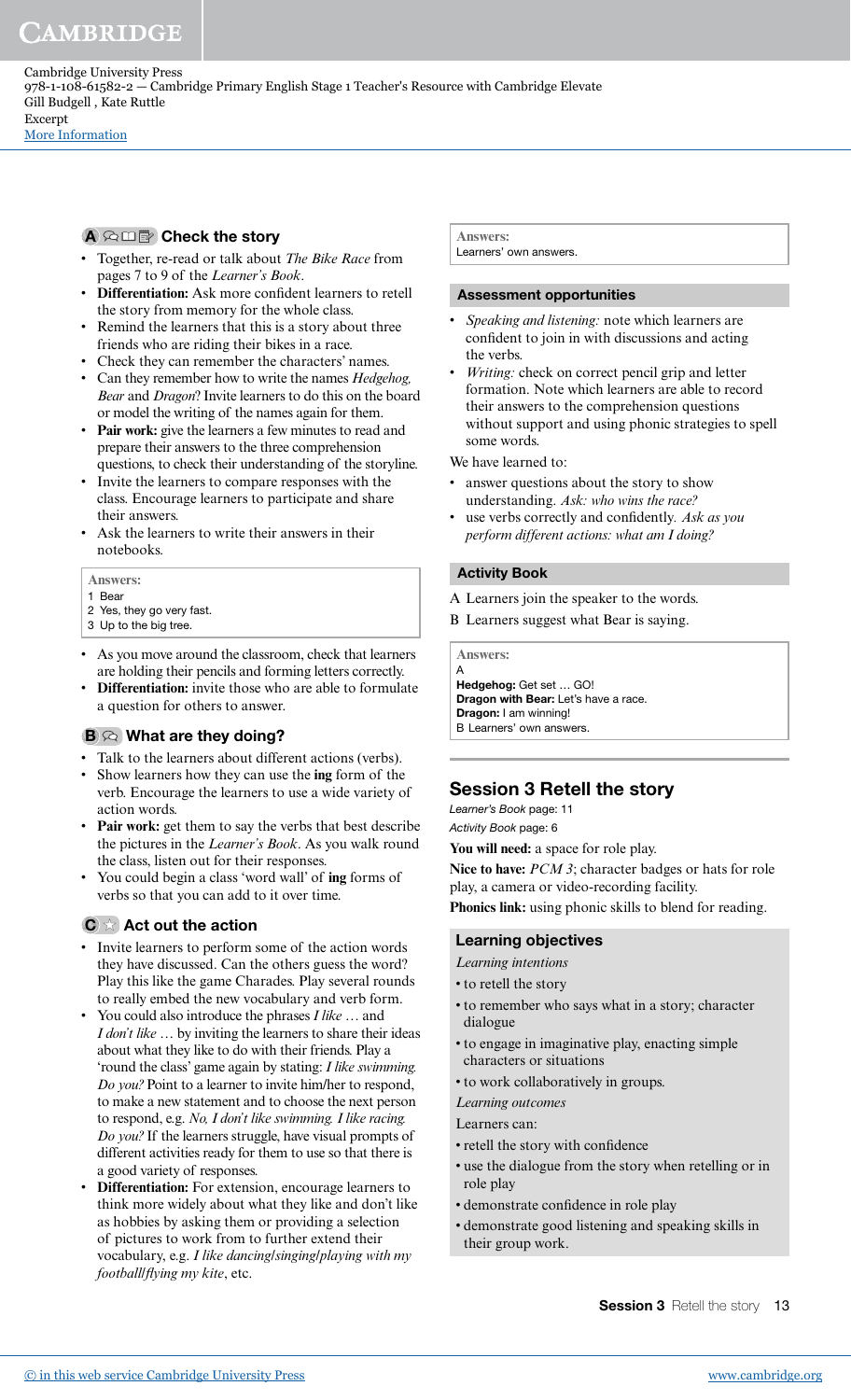### $A \otimes$  Retell the story

- **Pair work:** ask the learners to re-read the story (pages 7–9) to each other. Sample their reading as you move around the classroom.
- Phonics link: encourage the learners to use their phonic knowledge for words they are less familiar with or feel less confident about reading aloud. Further activities on reading simple decodable and common tricky words appear in the *Phonics Workbooks A* and *B*.
- Note any words that more than a few learners are stumbling over and revisit these with the whole class to model how to tackle these.
- Ask learners to look at the story pictures on page 11. They are going to try to retell the story. Use the picture prompts to encourage the right language.
- Check learners are saying *Let's ride …* and *Let's have a race*.
- Check that they understand that 'Let's' means 'Let us ...
- Check that they are clear about who is saying what.
- Ask a pair, or a confident individual, to retell it. Allow several retellings if time allows.
- If you are using the PCMs, use *PCM 3 The Bike Race* here to help learners with the sequence. They cut out and stick the pictures in the correct order.
- **Differentiation**: learners may use the story text in their *Learner's Book* if they still need help with this sequencing.

## $\mathbf{B} \times \mathbf{A}$  Act out the story

- Find a large space and choose three learners to act out this story together.
- Choose one learner for each of the characters, Bear, Dragon and Hedgehog. You may wish to make, or get the learners to make, badges or hats for each character to wear.
- Invite the rest of the class to prompt the performers with key phrases to support the sequence: *Let's ride to the big tree, Let's have a race, Get set … GO!, We are going very fast, Wait for me, I am winning, I am rolling, I am the winner.*
- Repeat the activity a few times, choosing different learners to be the characters.
- Talk to the learners about the irst sentence of the story, "**Let's ride** *to the big tree*." Show the learners how it is possible to innovate on this sentence by changing the verb, for example "**Let's jump** *to the big tree*", *skip/swim*, etc.
- Give the learners a few minutes to think of some alternative verbs/actions before asking them to share their ideas orally.
- Record alternative verbs/action words on the board for those who need to refer to them.
- Group work: organise the class into groups of three and give learners time to revisit retellings of the story, their new action words, and props or name badges as required.
- **Differentiation**: allow pairs to act together as one character if a learner lacks confidence to speak out alone.
- After ten minutes invite groups to perform. If possible, capture some of the performances in pictures or videos to enjoy later, and share with others in the school and parents.

**Answers:** Learners' own answers.

#### Assessment opportunities

- *Speaking and listening:* make notes about learners' confidence in the role play and ability to use appropriate language.
- Use the pictures/video as assessment evidence.
- We have learned to:
- retell the story with confidence. Listen and observe.
- use the dialogue from the story when retelling or in role play. Show *Learners' Book* page 7. *Ask: what does Hedgehog say here?*
- demonstrate confidence in role play. Observe.
- demonstrate good listening and speaking skills in their group work. *Listen and observe. Ask: who do you think helped your group with the role play ideas*. *How?*

#### Activity Book

- A Learners answer the comprehension questions about the story.
- B They then write a question for a friend.

**Answers:**

- A 1 Dragon.
- 2 Get set … GO!
- 3 He rolls.

## Session 4: Playing games

Learner's Book page: 12

Activity Book pages: 7–8

**Nice to have:** a selection of games, or pictures/video links of games being played.

### Learning objectives

- *Learning intentions*
- to talk about games using correct vocabulary
- to make links to personal experiences
- to write sentences with correct punctuation.

*Learning outcomes*

- Learners can:
- use vocabulary about games correctly and confidently
- share their ideas and experiences
- write about games they enjoy using correct punctuation.

14 **Unit 1** Playing with friends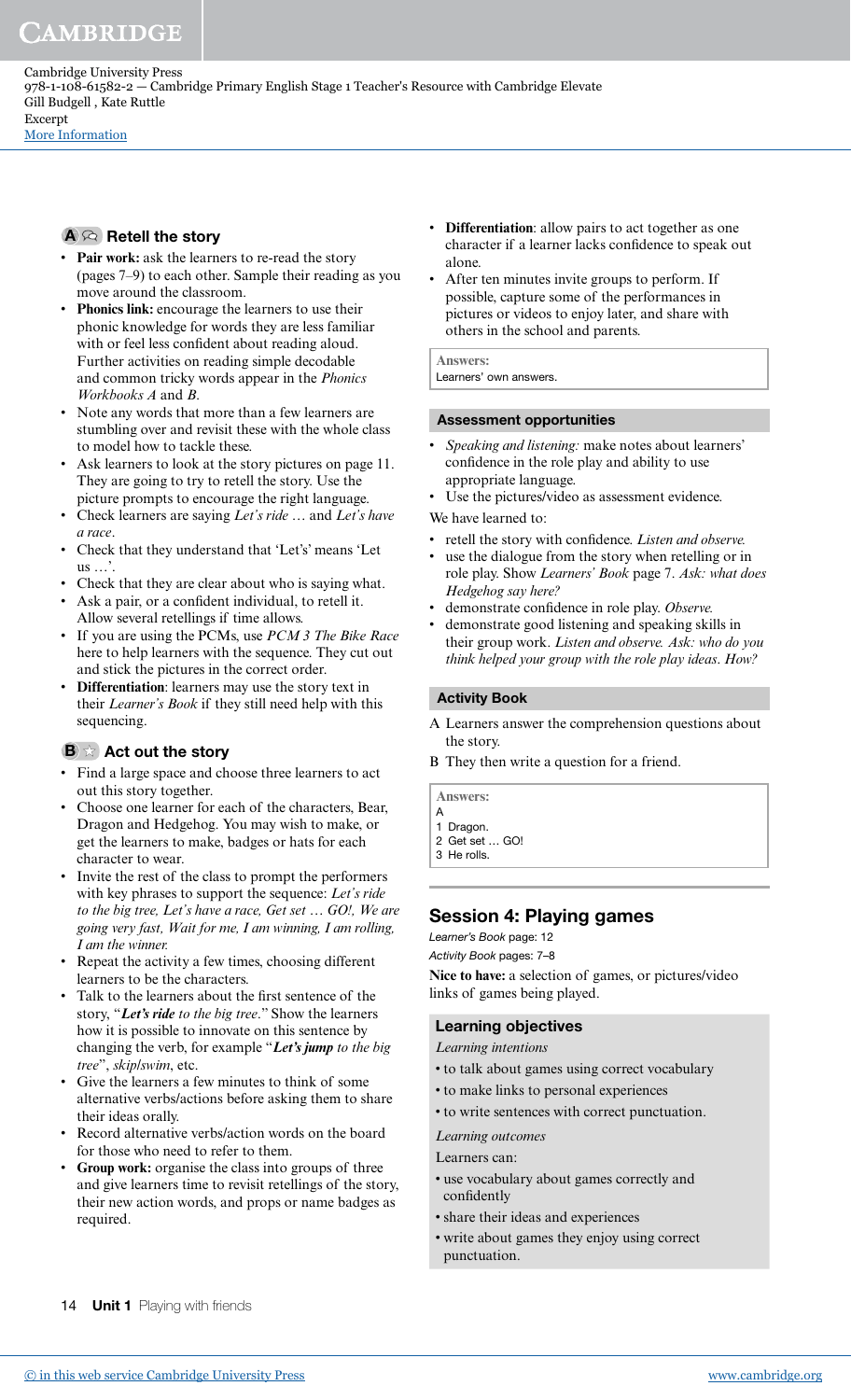Cambridge University Press 978-1-108-61582-2 — Cambridge Primary English Stage 1 Teacher's Resource with Cambridge Elevate Gill Budgell , Kate Ruttle Excerpt

[More Information](www.cambridge.org/9781108615822)

#### A  $\approx$  Games

- Ask the learners what sort of games they like to play with their friends. What games do they know? Remind them that they know about races (from earlier lessons). Draw on their experiences, and get them started by using any pictures or videos that you may have sourced.
- **Why not?** set up a table-top of games and even organise a games afternoon so that everyone has firsthand experiences to draw on.
- Play a chain reaction game:
	- $\circ$  Set up a chain reaction around the class:
	- A *What is your favourite game?*
	- B *My favourite game is … . What is your favourite game?* [to C]
	- C *My favourite* …, etc.

Continue until everyone has responded.

- Or if your situation allows, play a simple game of Hide and Seek. Choose six learners; three to hide and one each to find each hider, whilst the rest of the class must keep quiet as they will know where the hiders are. When the seekers begin, encourage them to say: *Here we come!, Where are you?*, etc., and encourage the hiders to say, *You found me!* as they are discovered.
- Talk about games you play on your own (maybe on the computer, or a jigsaw puzzle); games you play in pairs (Snap), or in small groups or teams (football). Encourage the learners to think about how many people you need to play a game – can you play Hide and Seek on your own?

**Answers:** Learners' own answers.

#### $\mathbf{B} \otimes \mathbf{D}$  Do you play these games?

- Use the pictures in the *Learners' Book* to focus on some specific game examples and the language used in the playing of games.
- Ask the learners what they say when they play Hide and Seek, Tug of War, Pin it On (Pin the Tail on the Donkey), computer games, etc. Establish the principle of taking turns as often being important in games – we say, *It's your turn* or *My turn now*.
- **Differentiation:** encourage more conident learners to record in writing which of the games they play and why.

#### **Answers:**

Learners' own answers.

#### C <sup>2</sup> Your favourite game

- **Group work:** encourage the learners to share their ideas about favourite games they like to play. Give them just three minutes to discuss the games before reporting back their ideas to the class.
- Now encourage learners to work independently and support them to record information about their favourite game, either by writing or drawing in their

notebooks. Remind learners to use capital letters at the beginning of sentences and full stops (or question marks or exclamation marks) at the end.

• **Differentiation:** allow some learners to work in pairs for support or provide them with letters to build words, or words to build sentences. More able learners may record more than one type of game.

**Answers:** Learners' own answers.

#### Assessment opportunities

- *Speaking and listening:* make notes about learners' confidence to speak out clearly in the chain reaction game.
- *Writing:* note which learners can begin to write ideas of their own with a degree of confidence using phonic skills where they need to. Note which learners need additional support for ideas and then writing those ideas.

We have learned to:

- use vocabulary about games correctly and confidently. *Ask: which games have we talked about?*
- share their ideas and experiences. *Ask: which is your favourite game? Why?*
- write about games they enjoy using correct punctuation. *Observe their writing. Check for capital letters, full stops and correct letter formation.*

#### Activity Book

- A Learners look at the pictures then choose and write the **ing** form of the verb to describe each action.
- B Learners then write responses about their own likes and dislikes, using either of the following two responses: *no. I don't like* … or *Yes. I like* … with the **ing** form of the verb.

#### **Answers:**

- A running, skipping, jumping, riding a bike, riding a horse,
- sitting, rolling, swimming, splashing
- B Learner's own answers.

## Session 5: Hide and Seek

Learner's Book pages: 13–15 Activity Book page: 9

**Phonics link:** revisiting letter–sound correspondence.

#### Learning objectives

- *Learning intentions*
- to demonstrate good listening skills
- to join in with reading a simple story.
- *Learning outcomes*
- Learners can:
- show good listening skills in their behaviour and in their comprehension
- join in with class or paired reading.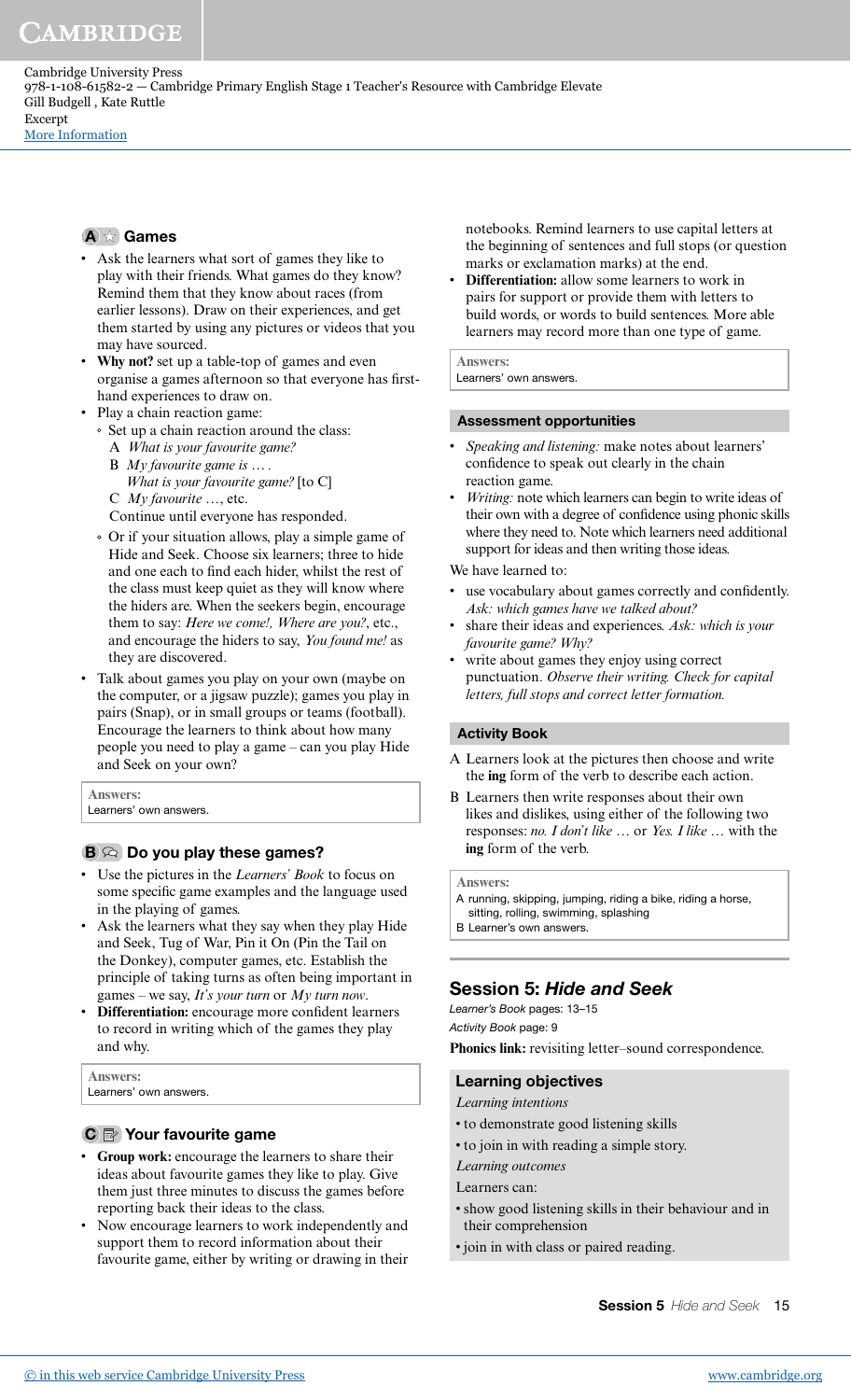$A \Box$  Hide and Seek

- Using the pictures in the *Learner's Book* introduce the story *Hide and Seek*.
- Do the learners recognise the characters from the previous story (Hedgehog and Dragon)?
- Establish the game that Hedgehog and Dragon play in this book.
- **Differentiation:** invite a confident learner to explain how to play Hide and Seek.
- **Phonics link:** re-establish that Hedgehog begins with /*h*/ and Dragon begins with /*d*/ and both names have two syllables; clap them. Take the opportunity to reinforce some basic phonic and spelling skills here. Further activities on letter-sound correspondence appear in the *Phonics Workbooks A* and *B*.
- Read the story to the class asking them to follow in their *Learner's Books*.
- Talk about the story and what happens. Do they find it funny? Why?
- Re-read the story with the learners joining in this time. They will particularly enjoy making the sneeze!
- Notice that at the end of the story Dragon says, *My turn now.* Check that the learners understand the implications of this; that the friends are going to play again.
- If time allows, invite learners to try to read the story on their own. Give them time and move round the classroom supporting those that need it.

**Answers:** Learners' own answers.

### Assessment opportunities

- *Reading:* note which learners are confident to join in.
- *Reading:* if you allow independent reading time then take the opportunity to target specific learners and note how they are coping with tackling unknown words.

We have learned to:

- show good listening skills in their behaviour and in their comprehension. *Observe concentration. Ask: who*  hides first?
- join in with class or paired reading. *Observe and ask: what does Hedgehog do/say while he's hiding?*

### Activity Book

- A Learners write the name of each game under each picture.
- B They then number the pictures to sequence the story correctly.

**Answers:**

A Hide and Seek, Tug of War, Pin it On

## Session 6: Check the story

Learner's Book page: 16

Activity Book page: 10 Nice to have: picture cards and word cards to exemplify prepositions.

**Phonics link:** reading common words.

## Learning objectives

### *Learning intentions*

- to answer and ask questions orally and in writing to demonstrate understanding of a story
- to use prepositions correctly.
- *Learning outcomes*

Learners can:

- answer and ask questions about the story either orally and/or in writing
- use *in*, *on*, *up*, etc. correctly.

## A  $\Omega$  山雪 Check the story

- If necessary, recap the story *Hide and Seek* from the last session just to remind learners of the storyline and characters.
- Use the three comprehension questions in the *Learner's Book* to check the learners' understanding.
- Pair work: you may wish to give the learners a few minutes to prepare their answers and then invite them to feedback and compare responses as a class.
- Model how to write the answer to each question and then ask learners to write the answers in their notebooks.
- **Differentiation:** allow learners who are more confident about recording to work with those who will benefit from the support; invite those who can to formulate a question for others to answer.

**Answers:**

A 1 Dragon 2 no 3 Hedgehog is on the box. B Learners' own answers.

## $\mathbf{B} \otimes \mathbf{W}$  Where are they?

• Formally introduce the prepositions *in, on* and *under.*  Ask the learners where Dragon looks for Hedgehog.

#### **Answers:**

in the boxes and under the boxes

- Ask the learners to look at Activity B. Get them to practise each response orally as you work through each question: *where is Dragon? – Dragon is under the cone; Where is Hedgehog? – He is on top of the box.; Where is Dragon? – He is on the ball*.
- Check that the learners are confident with the prepositions *in, on* and *under*.
- Phonics link: check that learners can read and write these words and model how to use their phonics. Further activities on reading common words appear in the *Phonics Workbooks A* and *B*.

16 **Unit 1** Playing with friends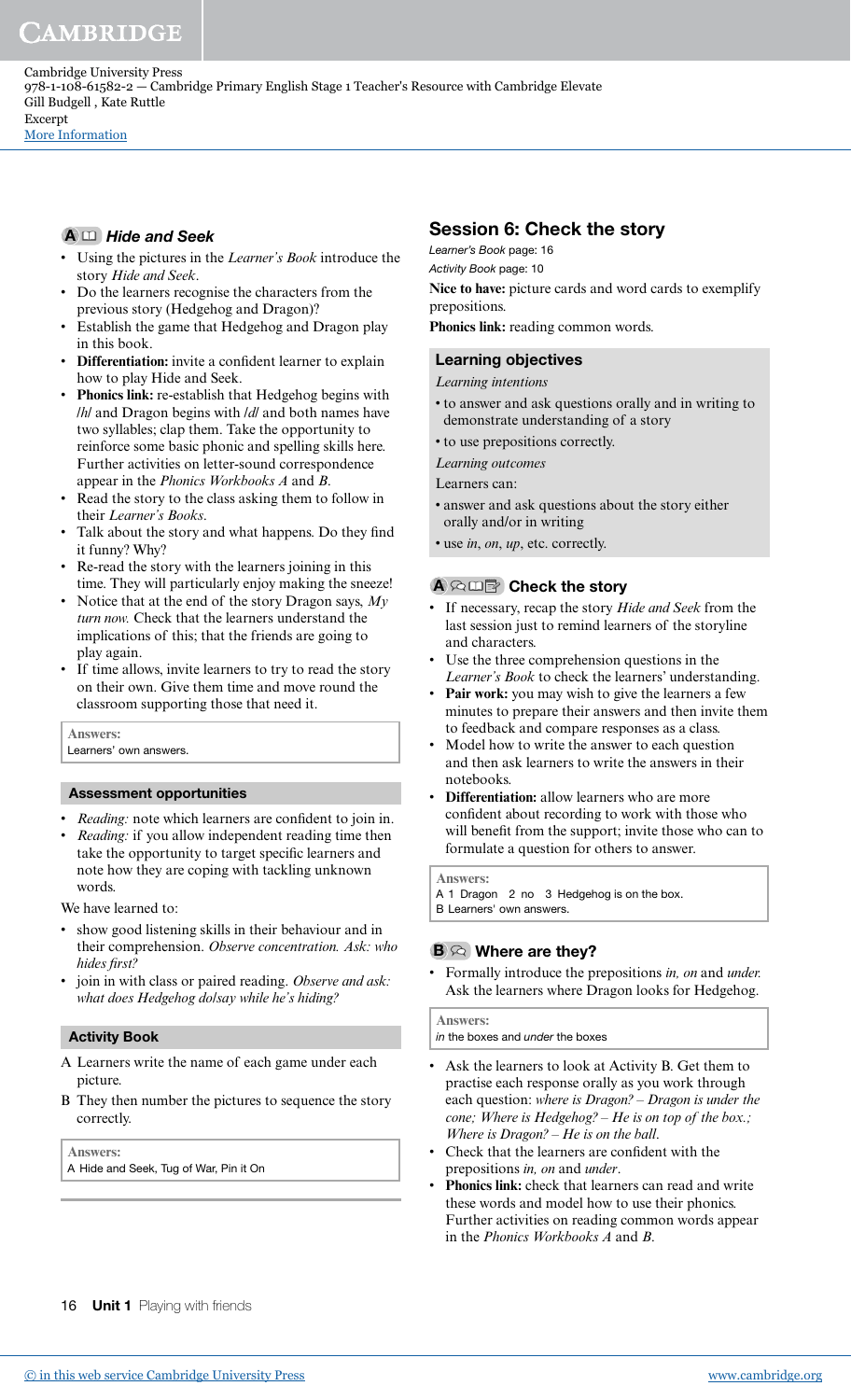- **Pair work:** ask the learners to repeat the activity, asking the questions to each other.
- **Differentiation**: ask less confident/able learners to choose the correct word, *in*, *on*, or *under* and match it to the picture; those more conident or able may be able to record the word or sentence in their notebook. For extension, get learners to write other prepositions they may know such as *next to*, *behind*, *above*, *in front of*.
- Why not? if you have physical education equipment then encourage learners to play on a slide, in a tunnel, up and down a (small ladder), in a cone, box and with a large ball.

#### Assessment opportunities

- *Speaking and listening:* note which learners can remember and recall the story from the last session.
- *Writing:* as you move around the classroom, check that learners are holding their pencils and forming letters correctly. Check they have remembered to write a capital letter for Dragon as it is his name.

#### We have learned to:

- answer and ask questions about the story either orally and/or in writing. *Ask: what game are they playing?* For written responses: *observe and check correct answers as well as correct punctuation and letter formation.*
- use *in, on, up,* etc. correctly. *Ask: where is the … ? as you place it either in, on or under various items in the classroom.*

#### Activity Book

- A Learners answer the comprehension questions about the story.
- B They then write a question for a friend.

#### **Answers:**

- A 1 Dragon/It is Dragon.
- 2 No, Hedgehog hides./No, he counts.
- 3 Hedgehog is at the top of the ladder/above Dragon/on top of the box/in the blue box.
- B Learners' own answers.

## Session 7: Retell the story

Learner's Book page: 17

Activity Book page: 11

**Nice to have:** space for role play; any props from previous sessions (badges, hats, etc.).

#### Learning objectives

- *Learning intentions*
- to retell a story
- to engage in imaginative play, enacting simple characters or situations.

#### *Learning outcomes*

Learners can:

- retell the story using the pictures and demonstrating correct and confident vocabulary and sentence structures
- act out the story in groups working together and reflecting the story accurately.

#### $A \otimes$  Retell the story

- **Pair work:** ask learners to retell the story to each other, using the picture prompts for the seven story sections in the *Learner's Book*.
- Encourage the correct language. Check learners are saying *Let's play hide and seek*, *Dragon looks …*, etc.
- Check that they understand that *Let's* means *Let us* as in the previous story.
- Check that they are clear about who is saying what, including the narrator.

**Answers:** Learners' own answers.

### $\mathbf{B} \times \mathbf{Act}$  it out

- In a large space, choose three learners to act out *Hide and Seek* together – one learner for each of the characters, Dragon and Hedgehog, and one narrator. Reuse any badges or hats you made for the previous story.
- Invite the rest of the class to prompt the performers with key phrases to support the sequence, such as *Let's play Hide and Seek, Dragon counts, Hedgehog hides, Here I come!, Where are you?, Dragon looks, Dragon sneezes, There you are, My turn now!*
- Repeat a few times choosing different learners to be the characters.

#### Assessment opportunities

• *Speaking and listening*: note who participates really well in the role play; note which learners can interact and collaborate well in the group work.

We have learned to:

- retell the story using the pictures and demonstrating correct and confident vocabulary and sentence structures. *Ask: what's happening in this picture?*
- act out the story in groups, working together and relecting the story accurately. *Observe group*  interaction and collaboration as well as the final *performance.*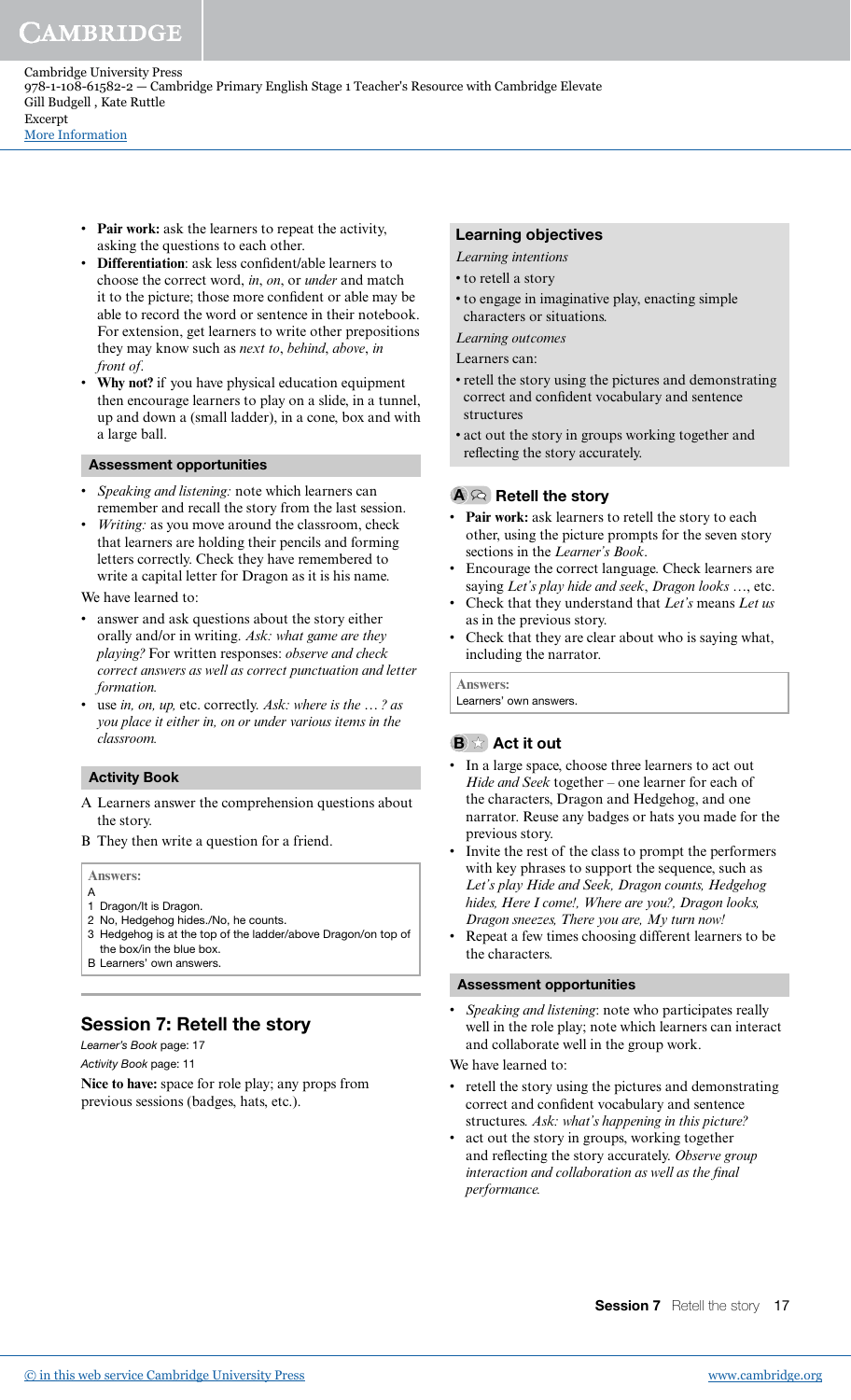Cambridge University Press 978-1-108-61582-2 — Cambridge Primary English Stage 1 Teacher's Resource with Cambridge Elevate Gill Budgell , Kate Ruttle Excerpt

[More Information](www.cambridge.org/9781108615822)

### Activity Book

A Learners read a simple sentence about where Hedgehog is hiding and in each case draw him in the correct place.

## Session 8: What Can We Make?

Learner's Book pages: 18–20

Activity Book page: 12

Nice to have: pictures or video links of people making things, or some real examples (perhaps from other classes) of models learners have made; a large sheet of paper and felt tip.

**Phonics link:** reading common decodable and tricky words

### Learning objectives

*Learning intentions*

- to talk about making things
- to predict what a story might be about or what might happen
- to join in with reading a story.
- *Learning outcomes*

Learners can:

- join in with discussions and use words about making things
- give credible ideas about what might happen in a story
- join in with class or paired reading.

### $A \otimes$  Making things

- Talk about any 'made things' you have in the class. Do the learners have experience of making things? What sort of things do they like to make?
- Look at the pictures in the *Learner's Book* to further stimulate the discussion about what you can make.
- Ensure the learners understand the vocabulary *hat*, *game*, *model* and *den* (which may be inside or outside).
- Draw learners' attention to the **Tip** box to talk specifically about the notion of a sentence and sentence structure if appropriate. Encourage those who can to both say and write the sentence and then to write their own.

### $B \Box$  The book cover

- **Group work:** ask the learners to look at the book cover of the next 'friends' story, *What Can We Make?*  Ask them to make predictions about this story:
	- *Who is this story about?* (Hedgehog and Bear)
	- *What are they making in this story?* (a robot)
	- *What body parts do they make?* (body, head, arms, mouth)
	- *What do they use to make their robot?* (boxes, paint, sticky tape)

Invite each group to nominate a speaker to feed back their ideas. Some groups may need help with this feedback.

**Answers:** Learners' own answers.

#### C C What Can We Make?

- Together, read the story. Talk about the story and what happens.
- Do the learners find it funny? Why?
- Just as in *The Bike Race* and *Hide and Seek* it is Hedgehog playing a trick on his friends. Can the learners remember what he did in each previous story?

#### **Answers:**

The Bike Race: he rolls to win.

Hide and Seek: he hides from everybody. This time he hides inside the robot or pretends to be the robot!

- Pair work: ask the learners to re-read the story to each other. Ask them to take it in turns to read the text for alternate pictures – one learner reading whilst the other points with a finger or stick to each word.
- Phonics link: encourage the learners to use their phonic knowledge for words they are less familiar with or feel less confident about reading aloud;
- Tricky common words include *what, we, says, the, me, some.*
- Words with tricky phonic elements include *make(s), body, head, arms, paint, robot, mouth.*
- Note any words that more than a few learners are stumbling over and revisit them with the whole class to model how to tackle them. Further activities on reading common decodable and tricky words appear in the *Phonics Workbooks A* and *B*.

#### Assessment opportunities

- *Speaking and listening*: note which learners are able to make predictions about the story.
- *Reading*: as learners read in pairs, move around the classroom and sample their reading.

We have learned to:

- join in with discussions and use words about making things. *Ask: what would you like to make? Have you made anything like the robot?*
- give credible ideas about what might happen in a story. *Show a book cover and ask: what do you think this story is about?*
- join in with class or paired reading. *Observe and invite individuals or pairs to join in so that you can hear their contribution.*

#### Activity Book

A Learners think about what you need to make the items in the central column and then join the pictures to each other and then to the correct word.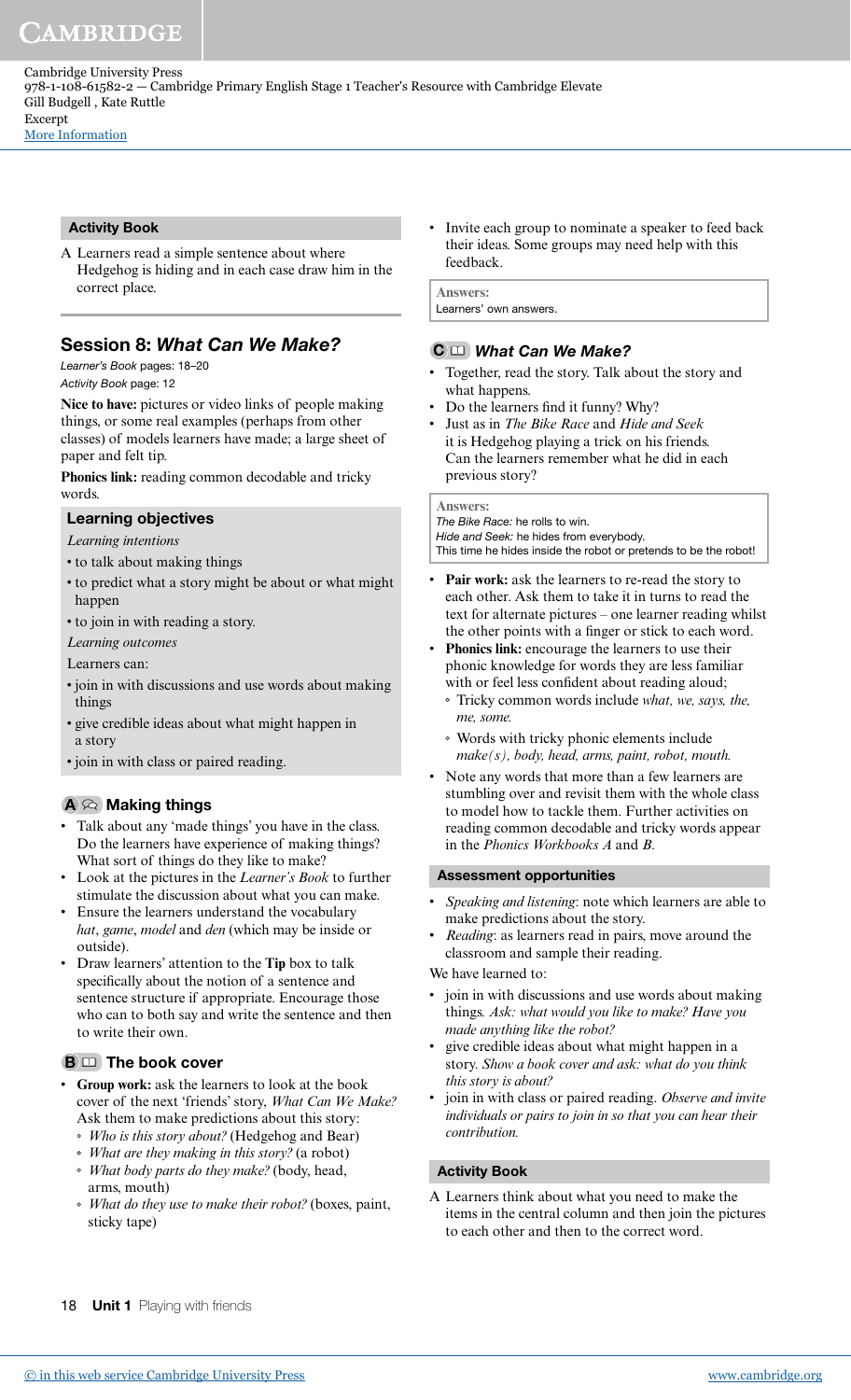Cambridge University Press 978-1-108-61582-2 — Cambridge Primary English Stage 1 Teacher's Resource with Cambridge Elevate Gill Budgell , Kate Ruttle Excerpt [More Information](www.cambridge.org/9781108615822)

> **Answers:** boxes – robot – a robot tissue roll holder – animal model – animal model sock – sock puppet – sock puppet branches – den – camp cardboard strip – hat – hat paper plate – mask – mask

## Session 9: Check your understanding

Learner's Book page: 21 Activity Book page: 13

**Nice to have:** *PCM 4.*

#### Learning objectives

*Learning intentions*

- to understand a story and answer or write answers to questions
- to read in a small group taking character parts
- to recognise story elements beginning, middle and end
- to use story language; sequencing words.
- *Learning outcomes*
- Learners can:
- answer questions about the story to show understanding
- demonstrate reading behaviours (answers, responses, reading aloud, making use of punctuation) that show understanding
- talk about the beginning, middle and end of the story
- use words such as *irst*, *then*, *next* when talking about the story.

### A © 田園 Check the story

- Read each of the three comprehension questions to check the learners' understanding of the storyline.
- Pair work: give the learners a few minutes to prepare their answers and then invite them to compare responses as a class.
- Invite those who are able to formulate a question for others to answer.
- Model how to write the answer to each question then ask the learners to work in a writing book to practise the skills they have just worked on with you.
- As you move around the classroom, check that learners are holding their pencils and forming letters correctly.

**Answers:**

- 1 It is the robot/The robot.
- 2 Bear is making the robot's head/Making the head.
- 3 Hedgehog is in the box/in the robot's body/behind the robot.

#### $\mathbf{B} \boxtimes \otimes \mathbf{W}$ hat happens?

- **Group work:** ask the learners to form groups of threes and re-read the story, *What can we make?* Get them to each take a part: the narrator, Hedgehog and Bear. Encourage the learners to notice the sequence of events in the story:
	- ensure that each reader is following his/her part
	- invite one group to share their reading to the others.
- Talk to the learners about the sequence of events when the animals make the robot; the beginning, the middle and the end. Ask:
	- *What do they make irst?* (the body)
	- *Then what do they do?* (the head)
	- *What do they do next?* (the arms)
	- *What do they do at the end?* (paint the mouth)
- **Group work:** use the *Learner's Book* as a stimulus for the learners to practise the language of sequencing.
- If you are using the PCMs, use *PCM 4 Playing with friends* to allow learners to practise the language of sequencing.
- **Differentiation**: ask conident learners to ind other examples of texts that use this language. Can they give different examples of a sequence using this vocabulary? E.g. *First I get up, then I go to the bathroom, then I wash and brush my teeth and inally I go down for my breakfast.* Show the learners that this is a simple four-step sequence. They may be able to create their own four-step sequences and record them in a variety of ways: draw, paint, orally record, sing, act, write, etc.

**Answers:** Learners' own answers.

#### Assessment opportunities

- *Speaking and listening:* sample their discussions about sequencing as learners work in their small groups.
- *Reading:* while learners work in small groups reading parts, move around the classroom to sample their reading.

We have learned to:

- answer questions about the story to show understanding. *Ask any question about the text or a speciic question such as: how did Bear make the robot's mouth?*
- demonstrate reading behaviours (answers, responses, reading aloud, making use of punctuation) that show understanding. *Observe and listen to the group reading.*
- talk about the beginning, middle and end of the story. *Ask: what happens at the end of the story?*
- use words such as *irst*, *then*, *next* when talking about the story. *Ask: what happens irst? What happens next? etc.*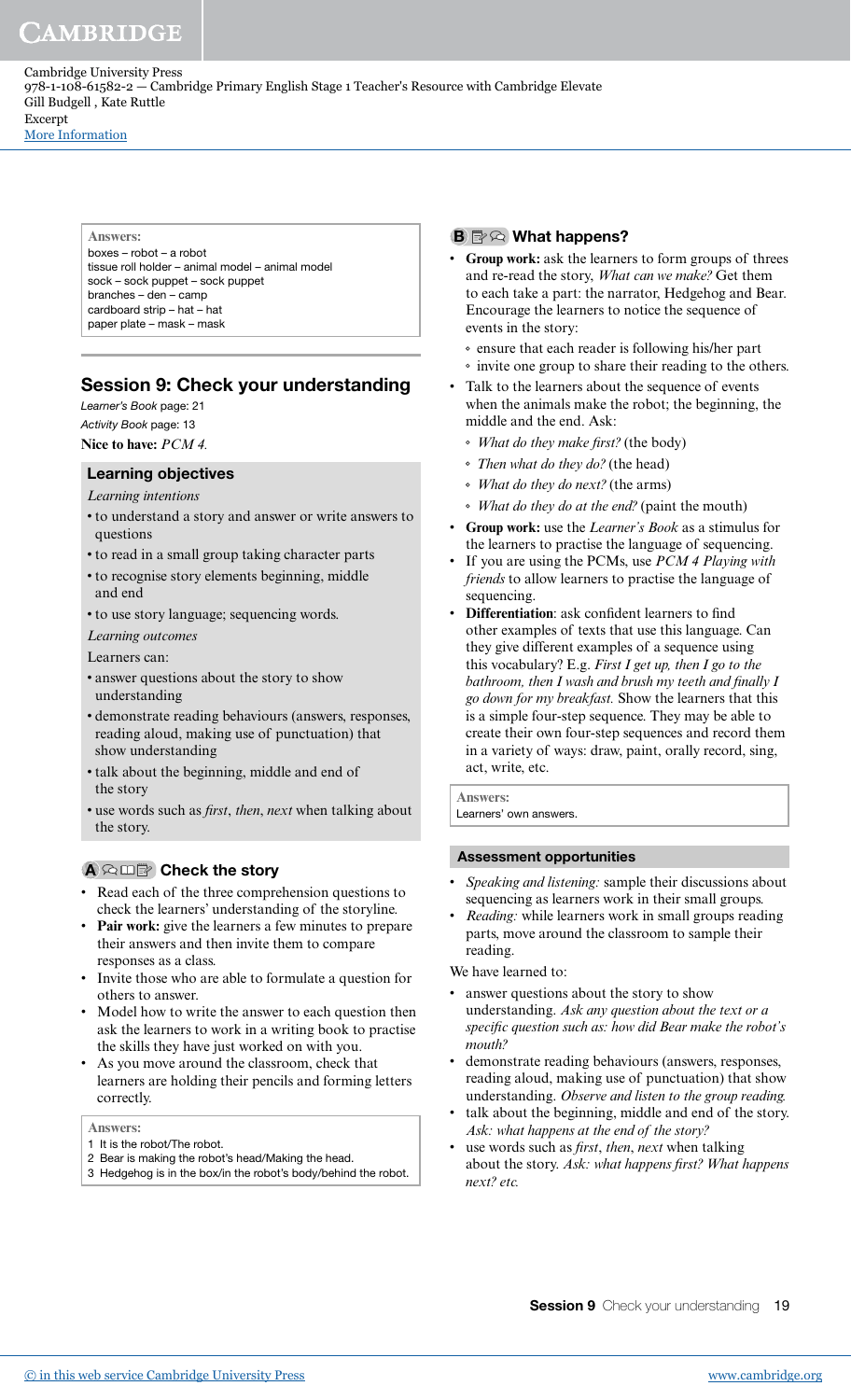#### Activity Book

A Learners choose a word to fill the gap to complete each sentence.

| <b>Answers:</b> |  |  |
|-----------------|--|--|
| 1 Robot         |  |  |
| 2 Robot's       |  |  |
| 3 makes         |  |  |
| 4 arms          |  |  |
| 5 paints        |  |  |
| 6 "Hello!"      |  |  |

## Session 10: A robot

Learner's Book page: 22

Activity Book page: 20

**Nice to have:** large boxes or furniture to make a robot model; labels, *PCM 5.*

## Learning objectives

*Learning intentions*

- to talk about significant aspects of a story's language
- to read and write labels and captions using relevant vocabulary
- to read and talk about their own writing.

*Learning outcomes*

Learners can:

- use the correct names for parts of the body
- write labels with neat and correctly formed letters
- talk about their writing confidently.

#### $\mathbf{A} \times \mathbf{D}$  Dragon says: point to your ...

- Ask the learners if they are able to identify their body parts: head, eyes, arms, legs, mouth, body, feet, hands, etc.
- Introduce the game Hedgehog/Bear/Dragon Says (based on the rules for Simon Says).
- Take the lead by saying, for example, *Hedgehog says touch your eye*, so the learners must touch an eye. Then, for example, *Touch your leg.* In this case they should **not** touch their leg as the instruction did not come from Hedgehog/Bear/Dragon. If they do so they are out of the game.
- The game continues until there is an outright winner.
- Play the game several times allowing different learners to be the lead.
- Check that all learners are familiar with the relevant body vocabulary.

## $\mathbf{B} \otimes \mathbf{I}$  The robot body parts

- **Pair work:** ask learners to point and say each word before matching the label to the right part of the robot's body.
- **Differentiation:** can some learners suggest additional labels, for example ears, hands, feet?

**Answers:** Learners' own answers.

20 **Unit 1** Playing with friends

## C <sup>2</sup> Your robot

- In their notebooks, ask the learners to draw and label a robot. To help them, they can use the words for body parts in the *Learner's Book.*
- **Differentiation:** if some learners struggle with their writing, allow them to work in pairs to create a 'robot poster' with labelled body parts which may give them additional space to both draw/paint the robot and then label it in writing or orally. Alternatively, if you are using the PCMs, use *PCM 5 Make a robot*, which invites learners to cut out shapes to create their own robot.
- **Why not?** have a robot challenge afternoon. Challenge learners to think about how they could make a robot with the items in your classroom. Encourage creative and imaginative contributions and, if your space allows, build a robot with your class:
	- You could use a chair for the legs, a lidded plastic storage box for its body, and a smaller box or stack of books for its head.
	- How can you add facial features?
	- How can you add arms?
- How can you make the robot 'speak'?
- Invite learners to be the robot and to answer questions that the rest of the class ask: *what is your name? Who is your best friend? Where are you from? Where do you live?*, etc. The 'robot' must answer.

**Answers:** Learners' own answers

#### Assessment opportunities

- *Speaking and listening:* note who can recall the correct vocabulary for the body parts.
- Writing: note which learners are confident in their writing of labels for their robot. Check on pencil grip as well as letter formation.

We have learned to:

- use the correct names for parts of the body. *Ask (pointing to body parts): what is this?*
- write labels with neat and correctly formed letters. *Observe.*
- talk about their writing confidently. Ask (looking *at their drawing and writing): tell me what you have done here.*

#### Activity Book

A Learners draw their own idea of a robot.

## Session 11: Making a dragon

Learner's Book page: 23 Activity Book page: 14

Nice to have: junk modelling material (boxes, cartons, etc.); audio-recording technology.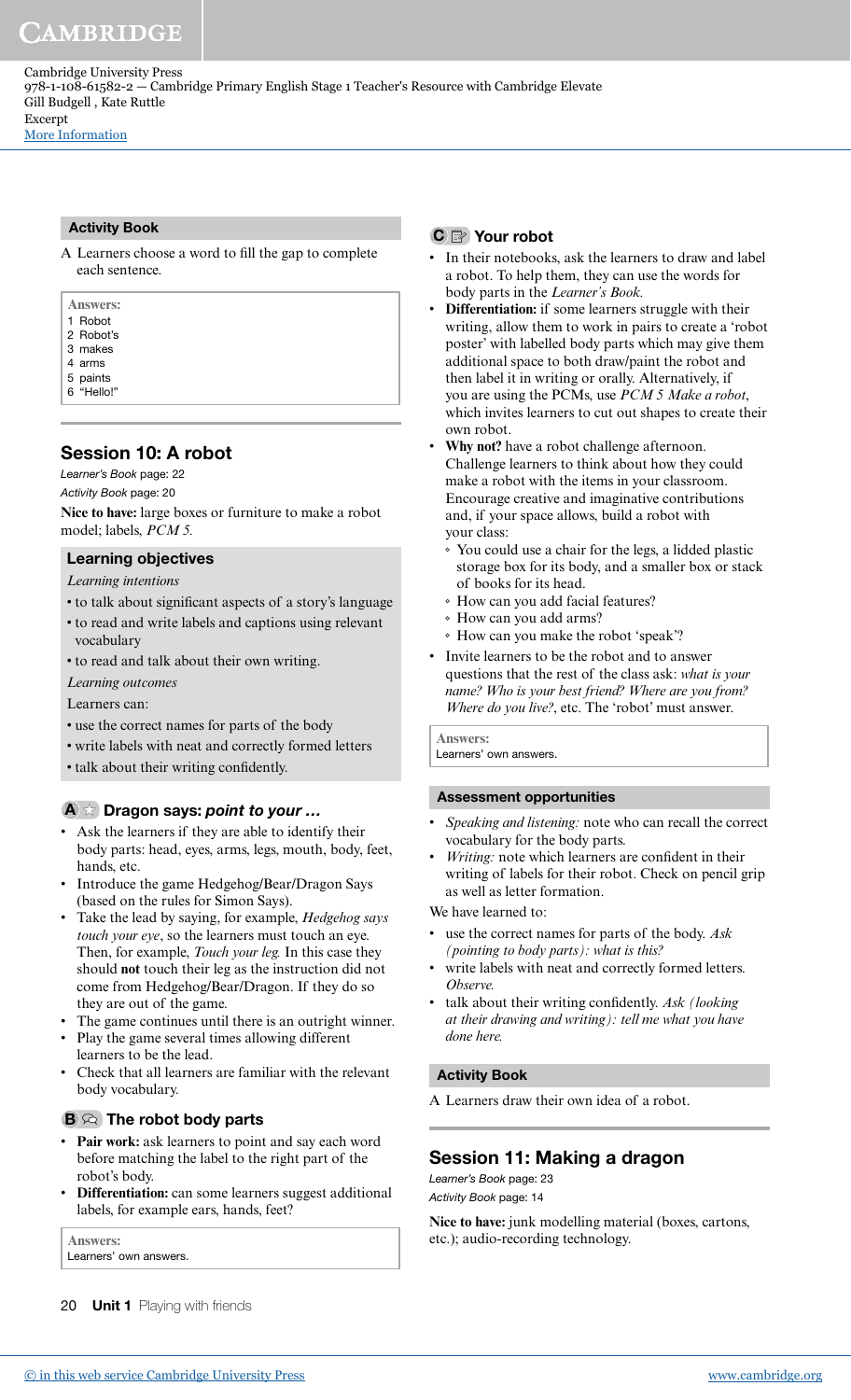Learning objectives

- *Learning intentions*
- to extend a concept
- to write for a purpose (instructions)
- to write using relevant vocabulary
- to write a sequence of sentences retelling a procedure.

*Learning outcomes*

Learners can:

- talk about making a different kind of model
- talk and write about what they need and what they do
- use correct vocabulary conidently and write it
- say and write the correct sequence for what they are making.

## A <sup>公</sup> Making a dragon

- If you talked about models in general at the beginning of this unit, remind the learners what you looked at. If you didn't, invite ideas about the sort of models they can make. Ask the learners what sort of model they would like to make (and ensure that wherever possible in art/craft time, they have time to develop some of these ideas).
- **Pair/Group work:** invite the learners to share their ideas about making a model like the robot, first in pairs/groups, and then with the whole class.
- Record the ideas on the board, then select one idea with the class and talk about what materials you need and what you need to do.
- Now, formally introduce the notion of writing instructions for someone else.
- Show the learners the template headings and write them on the board:
	- *Let's make a …*
	- *What do we need?*
	- *What do we do?*
- Discuss and share ideas showing the learners how you write lists under each heading. Talk about how to make everything very clear for someone who wants to follow these instructions (further work on instructions will follow in Unit 2).
- **Pair/Group work:** allow learners to try to write their own lists.
- **Differentiation**: some learners will be able to have a go at this on their own whilst you may wish to sit with those who need more support.
- Ask learners to look at the *Learners' Book* and ask what the picture is to ensure that they all have the vocabulary, *dragon*.
- Ask them to say what you need to make a dragon: *boxes, egg boxes, paint, glue, shapes, sticky tape, scissors*, etc. Ensure learners are using correct language: *I need … to make the dragon.*

**Answers:** Learners' own answers.

## $B \otimes B$  What do you do?

- Talk through the example of how to make a dragon.
- Ask learners to say what you do: *First I make a body, then I make a head. Next I stick on some legs and the face. At the end I paint it.* (or similar).
- **Group work**: you may want to allow time for the learners to practise their oral responses to this challenge. Where appropriate or possible, provide audio-recording facilities for the learners to record their ideas and play these back to the class later to share. Some groups may prefer to perform their instructions to others.
- **Differentiation**: more conident learners may be able to share their ideas for making something different – a badge, a puppet, etc. or talk about something they have previously made.

**Answers:**

Learners' own answers.

#### Assessment opportunities

- *Speaking and listening:* note those who can share their creative ideas and use correct vocabulary.
- Writing: take the opportunity to sit with your least confident group to gather evidence about their writing of instructions.

We have learned to:

- talk about making a different kind of model. *Ask: what else could we make?*
- talk and write about what we need and what we do. *Ask: what do you think you might need to make … ? What would you need to do?*
- use correct vocabulary confidently and write it. Ask: *how would you make wings for a model?*
- say and write the correct sequence for what they are making. Ask: what would you make first?

#### Activity Book

A Learners label the dragon picture using the words provided to help them.

## Session 12: Thinking about Bear, Hedgehog and Dragon stories

Learner's Book page: 24 Activity Book page: 15

**Nice to have:** pictures or video links of learners playing in different settings.

### Learning objectives

*Learning intentions*

- to express personal response and make links to own experiences
- to speak clearly and choose words carefully to express feelings and ideas
- to write a simple sentence with a capital letter and a full stop.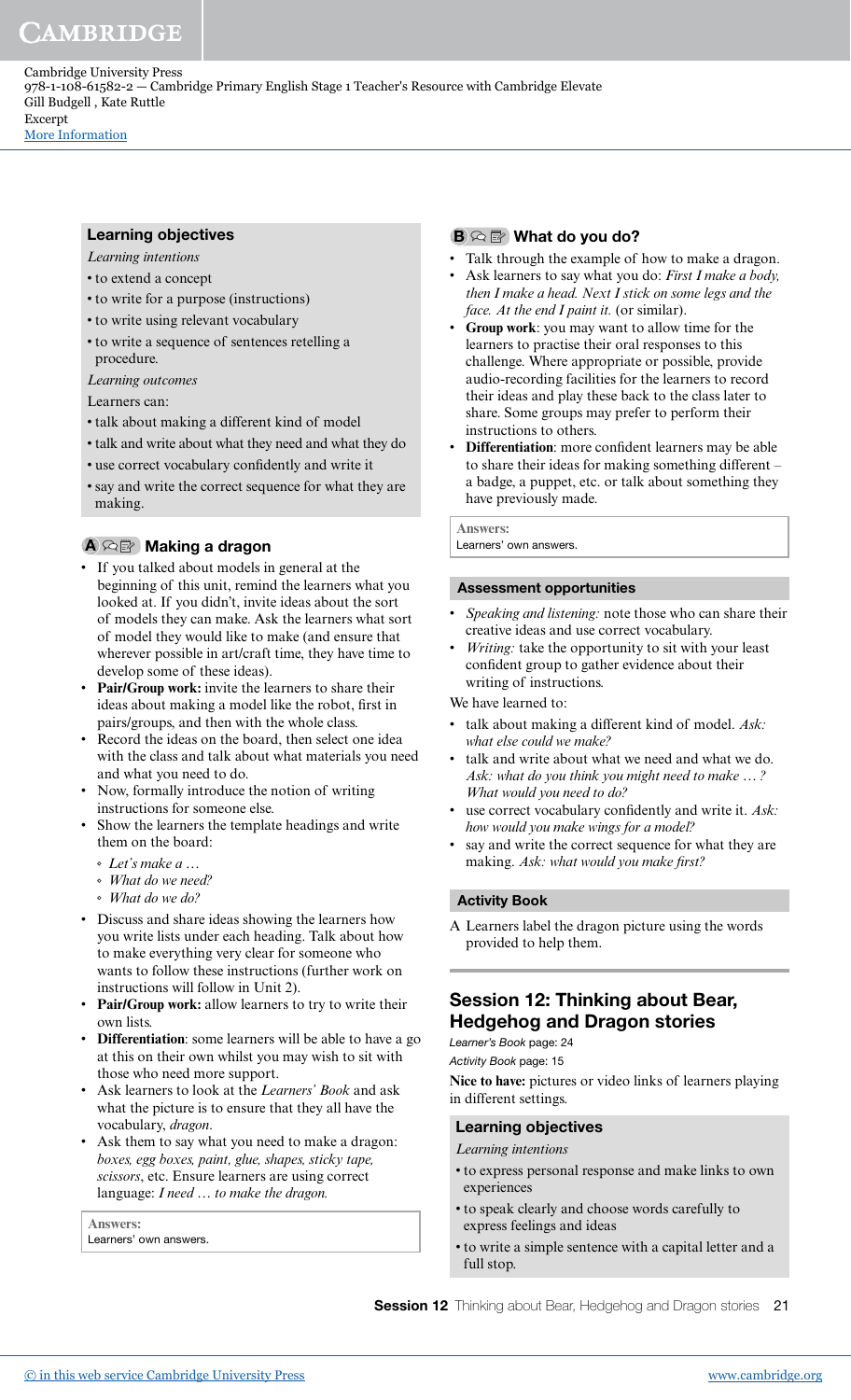*Learning outcomes*

Learners can:

- share their experiences and opinions
- use well-chosen and appropriate vocabulary
- write a simple sentence correctly.

## A <sup>2</sup> Where do Bear, Hedgehog and Dragon like to play?

- Review the adventures of Bear, Hedgehog and Dragon.
- Ask the learners if they think the animals are friends.
- Do they like to play together? What sort of play do the characters like?
- Using the *Learner's Book* for stimulus, ask learners where the story characters like to play. Where do they make the robot? It may be at home or it may be at school.

## $\mathbf{B} \otimes \mathbb{R}$  Where do you like to play?

- Where do the learners like to play best, inside or outside?
	- If they like to play outside where do they play? e.g. the park, the garden, the beach.
	- If they like to play inside where do they play? e.g. school, in the house, in a friend's house, in their bedroom.
- Take a vote on whether most learners prefer to play inside or outside. If you have the space, ask learners to stand in different places to indicate their preference. Or ask them to stand if they prefer to play outside. Those sitting prefer to play inside. Count and decide on your result.
- Show the learners how you can record your findings on a chart:
	- Prepare a Venn diagram one circle represents 'Prefer to play inside' and the other represents 'Prefer to play outside'. The overlap of the circles in the middle represents 'Don't mind' or 'Like both'.
	- Give each learner a sticky note and ask them to write their name on it. Ask each learner to stick their name on the Venn diagram in the section that applies to them.
	- When each learner has made a vote and stuck their name on the diagram, look at it again together. Ask: *how many of us like to play inside/ outside/don't mind?*
- Leave this as a wall display and return to it at another time to consolidate this way of recording information.
- Ask the learners to work in their notebooks to record where they like to play in a sentence and extending the notion of inside/outside to more specific settings.
- **Differentiation:** let learners work with others who ind reading and recording easier. Or work with those who need most help so you can offer focused support and ensure progress.

**Answers:** Learners' own answers.

### 22 **Unit 1** Playing with friends

## Assessment opportunities

- *Speaking and listening:* note which learners are confident to offer their views and share their experiences about play.
- *Writing:* note who copes with the recording of information in chart form. Also check pencil grip and letter formation during writing activities.

### We have learned to:

- share their experiences and opinions. Ask: what do *you like to play with your friends?* Use well-chosen and appropriate vocabulary. *Ask: what are your favourite games/places to play?*
- write a simple sentence correctly. *Observe, read and check for correct pencil grip, letter formation and punctuation.*

## Activity Book

- A Learners ask family and friends where they like to play in order to complete the chart.
- B They then look at their data to see which the most popular place is.

### Unit review

Learner's Book page: 25 Activity Book page: 16

**Nice to have:** previous unit work that features the characters (badges, hats, paintings, etc.); *PCM 1*. **Phonics link:** reading and writing common words.

#### Learning objectives

- *Learning intentions*
- to revisit and review reading experiences
- to express personal opinions and discuss preferences
- to develop a sense of becoming a reader
- to read and write common/high-frequency words using phonics and sight vocabulary.

#### *Learning outcomes*

Learners can:

- recognise the links between the Bear, Hedgehog and Dragon stories.
- share opinions and preferences about the stories
- share ideas and experiences to show understanding of each story
- read and write common words.

### $\blacktriangle \times \widehat{\blacktriangle}$  Talk about Bear, Hedgehog and Dragon

- Talk about friends best friends, groups of friends, friends at school and friends at home. Be sensitive in this discussion if there are learners in the class who find it difficult to make friends  $-$  be inclusive.
- If space allows, get the learners to sit in a circle. They are going to each say something positive about